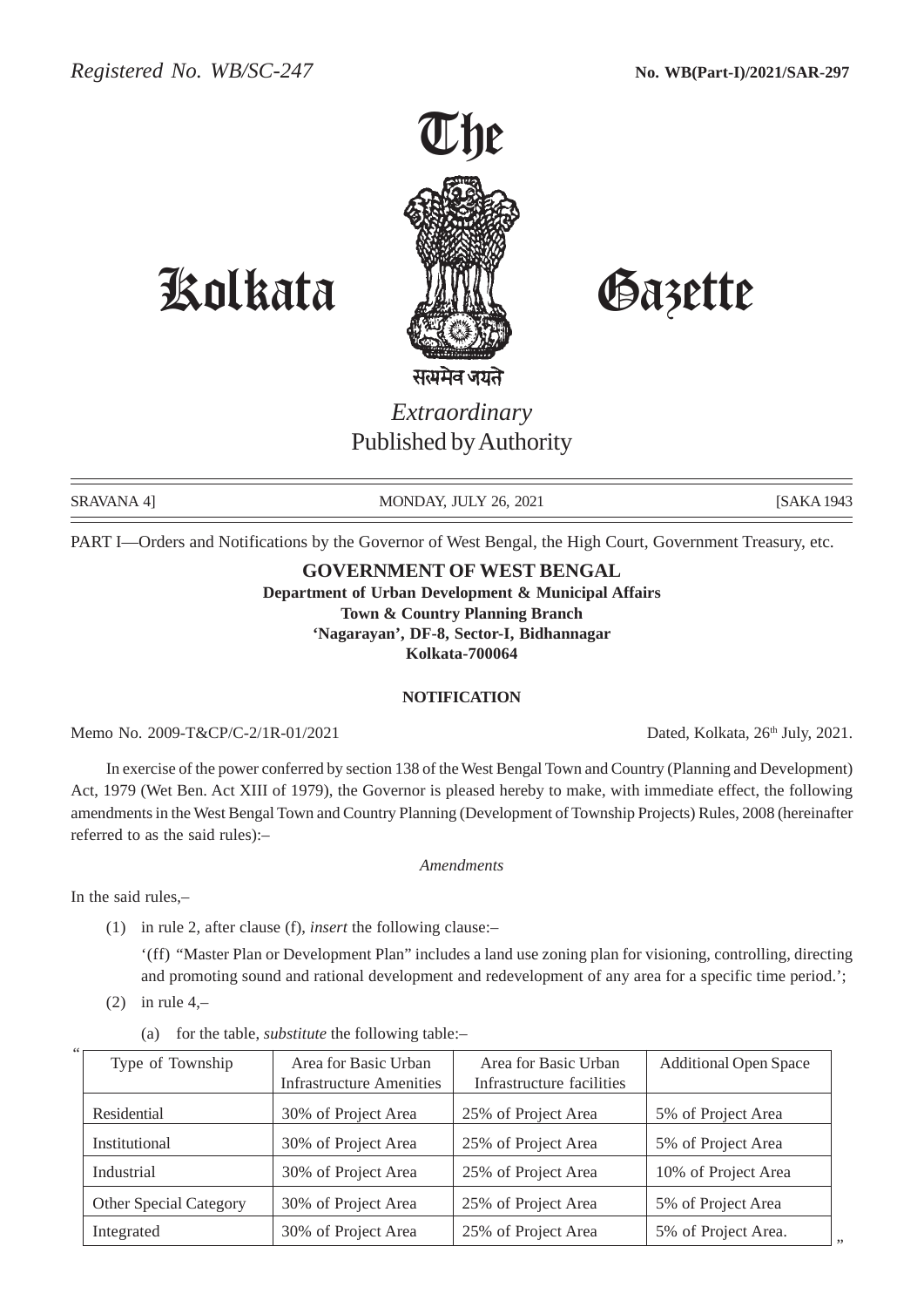- (b) in the Note, for serial No. (iii), *substitute* the following serial No.:–
	- "(iii) There shall be mandatory provision for Economically Weaker Section (EWS) and Lower Income Group (LIG) as per the *Gazette* Notification *vide* No. 1148-T&CP/C-2/3A-2/2011, dated 20<sup>th</sup> July, 2011, made by the State Government in this regard. Such category of housing shall be allotted to eligible families by a Government agency through a transparent process which may include–
		- (a) the size, specifications and price of such units shall be laid down by the State Government;
		- (b) a panel of Chartered Engineers shall be drawn up to certify the quality standards of such units.";
- $(3)$  in rule  $7 -$ 
	- (a) in sub-rule 1, for the words "in the Form appended to this rule", *substitute* the words and number "in **FORM-I** appended to these rules";
	- (b) for sub-rule (3), *substitute* the following sub-rule:–
		- "(3) (a) The Planning or Development Authority may also allow the applicant to submit a proposal for development of a township project with pertinent drawings and documents for provisional permission in **FORM-IA** even prior to application in prescribed format.
		- (b) After scrutiny of the said drawing and documents, the concerned Authority, if satisfied in principle with the proposal, may issue provisional permission valid for a period of one (1) year, provided the applicant pays at the rate of Rs 10000/- (Rupees ten thousand ) per hectare of the Project Area as processing charge.
		- (c) The concerned authority may, on application made in this behalf before the expiry of the aforesaid period, extend the same for such time as it may think proper, but the total period shall in no case exceed three years, provided that the applicant pays the renewal fees of Provisional Permission for subsequent years at the rate of Rs. 12000/- (Rupees twelve thousand) per year per hectare of the Project Areas on pro-rata basis subject to minimum of Rs.6000/- (Rupees six thousand), as processing charge.
		- (d) If any permission lapses under sub-rule (a) or (b), such lapse shall not bar any subsequent application for fresh permission under this rule.
		- (e) In case of extension of time period, no change in Master Plan and other criteria of said township shall be granted.";
- (4) for rule 8, *insert* the following rule:–

"**8. Time-limit for completion of Township Project**.– The Applicant shall complete the development work in at least one-third of the project area to make it operational within a span of five (5) years from the date of receipt of formal permission from the concerned Authority.

After completion of development of one-third of the project area, the applicant shall submit the Master plan describing the built up area to assess the status of development progress.";

(5) after FORM-I, *insert* the following form:–

### "FORM- IA

#### **[See Rule 7(3)]**

[Application for provisional permission for carrying out any "Township Project" under rule 7(3) of the West Bengal Town & Country Planning (Development of Township Projects) Rules, 2008.

**From :**

| Name: |  |  |  |
|-------|--|--|--|
|       |  |  |  |
|       |  |  |  |